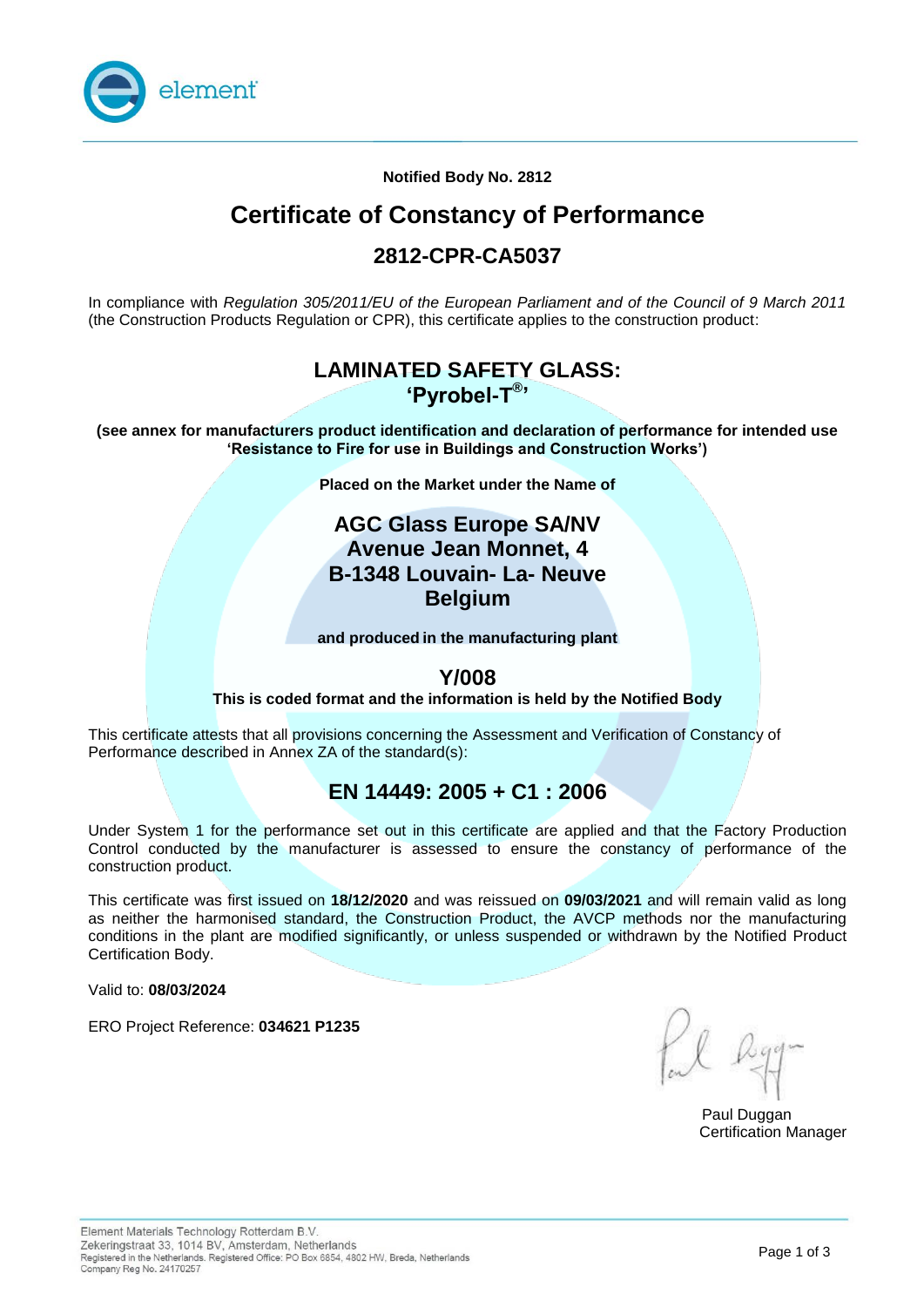

# **Certificate of Constancy of Performance 2812-CPR-CA5037**

## **Annex to EC Certificate of Conformity Number: 2812-CPR-CA5037**

#### **Characteristics:**

Fire Resistance: Dependent upon framing system (\*see Product Performance table below)

Reaction to fire: A2-s1,d0 (#see Product Performances table below)

External fire performance: NPD

Bullet Resistance: NPD

Explosion resistance: NPD

This certificate applies to the following schedule of products and its classification for fire resistance. Applications should be read in conjunction with the relevant classification reports (see note 1 below).

### **Product Performances**

| <b>Product</b>                       | <b>AVCP</b><br><b>System</b> | <b>Classification Fire Resistance</b><br>(EN 13501-2)* | <b>Classification Reaction to Fire</b><br>(EN 13501-1) <sup>#</sup> |
|--------------------------------------|------------------------------|--------------------------------------------------------|---------------------------------------------------------------------|
| Pyrobel <sup>®</sup> -T EW30-16      |                              | EW30, E30                                              | A2-s1, d0                                                           |
| Pyrobel <sup>®</sup> -T EW30-20      |                              | EW30, E30                                              | A2-s1, d0                                                           |
| Pyrobel <sup>®</sup> -T EI30-18      | 1                            | EI30, EW30, E30                                        | A2-s1, d0                                                           |
| Pyrobel <sup>®</sup> -T EI30-22      | 1                            | EI30, EW30, E30                                        | A2-s1, d0                                                           |
| Pyrobel <sup>®</sup> -T EW60-16      | 1                            | EW60, E60                                              | A2-s1, d0                                                           |
| Pyrobel <sup>®</sup> -T EW60-20      |                              | EW60, E60                                              | $A2-s1, d0$                                                         |
| Pyrobel <sup>®</sup> -T EI60-28      | 1                            | EI60, EW60, E60                                        | A2-s1, d0                                                           |
| Pyrobel <sup>®</sup> -T EI60-34      | 1                            | EI60, EW60, E60                                        | A2-s1, d0                                                           |
| Pyrobel <sup>®</sup> -T EW90-16      |                              | EW90, E90                                              | A2-s1, d0                                                           |
| Pyrobel <sup>®</sup> -T EW90-20      | 1                            | EW90, E90                                              | A2-s1, d0                                                           |
| Pyrobel <sup>®</sup> -T EW120-16     | 1                            | EW120, E120                                            | A2-s1, d0                                                           |
| Pyrobel <sup>®</sup> -T EW120-20     | 1                            | EW120, E120                                            | A2-s1, d0                                                           |
| Pyrobel <sup>®</sup> -T EI60-35H TGU |                              | <b>REI60</b>                                           | <b>NPD</b>                                                          |
| Pyrobel <sup>®</sup> -T EI90-35H TGU | 1                            | <b>REI90</b>                                           | <b>NPD</b>                                                          |